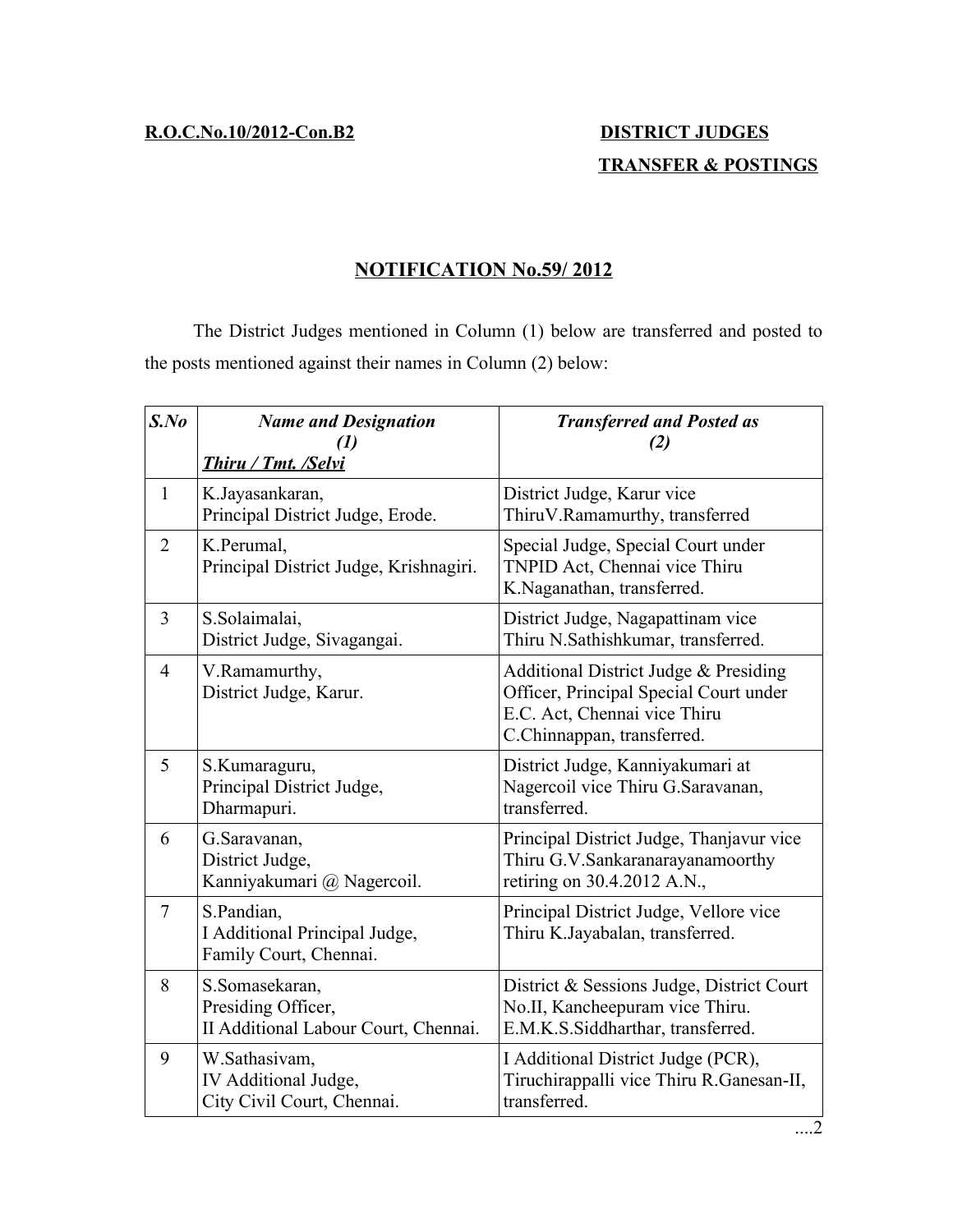| $S$ .No | $\left( l\right)$<br>Thiru / Tmt. /Selvi                                                                                    | (2)                                                                                                                                          |
|---------|-----------------------------------------------------------------------------------------------------------------------------|----------------------------------------------------------------------------------------------------------------------------------------------|
| 10      | C.Padmanaban,<br><b>Additional District Judge,</b><br>Dharmapuri.                                                           | VI Additional District Judge,<br>Coimbatore at Tiruppur vice<br>Thiru G.P.Elango, transferred.                                               |
| 11      | M.Nazir Ahamed,<br>Additional District Judge, Namakkal.                                                                     | I Addl. District Judge (PCR), Thanjavur<br>in the existing vacancy.                                                                          |
| 12      | R.V.R.Deenadayalan,<br>II Additional District Judge,<br>Tiruvallur at Poonamallee.                                          | I Additional District Judge, Erode in the<br>existing vacancy.                                                                               |
| 13      | S.Manvizhi,<br>III Additional District Judge,<br>Villupuram at Kallakurichi.                                                | Additional District Judge, Namakkal<br>vice Thiru M.Nazir Ahamed, transferred.                                                               |
| 14      | K.Dakshinamoorthy,<br>V Additional Judge (TADA),<br>City Civil Court, Chennai.                                              | I Additional Judge (TADA), City Civil<br>Court, Chennai in the existing vacancy.                                                             |
| 15      | C.Chinnappan,<br>Additional District Judge and<br>Presiding Officer, Principal Special<br>Court under EC Act, Chennai.      | Principal District Judge, Krishnagiri vice<br>Thiru K.Perumal, transferred.                                                                  |
| 16      | R.Dakshinamurthy,<br>Addl. District Judge and Presiding<br>Officer, Principal Special Court under<br>for E.C. Act, Madurai. | Addl. Chief Metropolitan Magistrate<br>(E.O.-I), Egmore, Chennai vice<br>Ms.S.Malathi, transferred.                                          |
| 17      | N.Sathishkumar,<br>District Judge, Nagapattinam.                                                                            | Principal District Judge, Erode vice<br>Thiru K.Jayasankaran, transferred.                                                                   |
| 18      | M.Mayandi,<br>Sessions Judge, Mahalir<br>Neethimandram, Tiruchirappalli.                                                    | District Judge, Sivagangai vice<br>Thiru S.Solaimalai, transferred.                                                                          |
| 19      | R.Ganesan-II,<br>I Additional District Judge (PCR),<br>Tiruchirappalli.                                                     | II Additional District Judge,<br>Tiruvallur at Poonamallee vice<br>Thiru R.V.R.Deenadayalan, transferred.                                    |
| 20      | M.Sarvamangala,<br>III Additional District Judge,<br>Tiruchirappalli.                                                       | II Addl. District Judge, Erode vice<br>Thiru P.Rajamanickam, transferred.                                                                    |
| 21      | T. Ponprakash,<br>IV Additional District Judge,<br>Madurai.                                                                 | Addl. District Judge & Presiding Officer,<br>Principal Special Court under E.C.Act,<br>Madurai vice Thiru R.Dakshinamoorthy,<br>transferred. |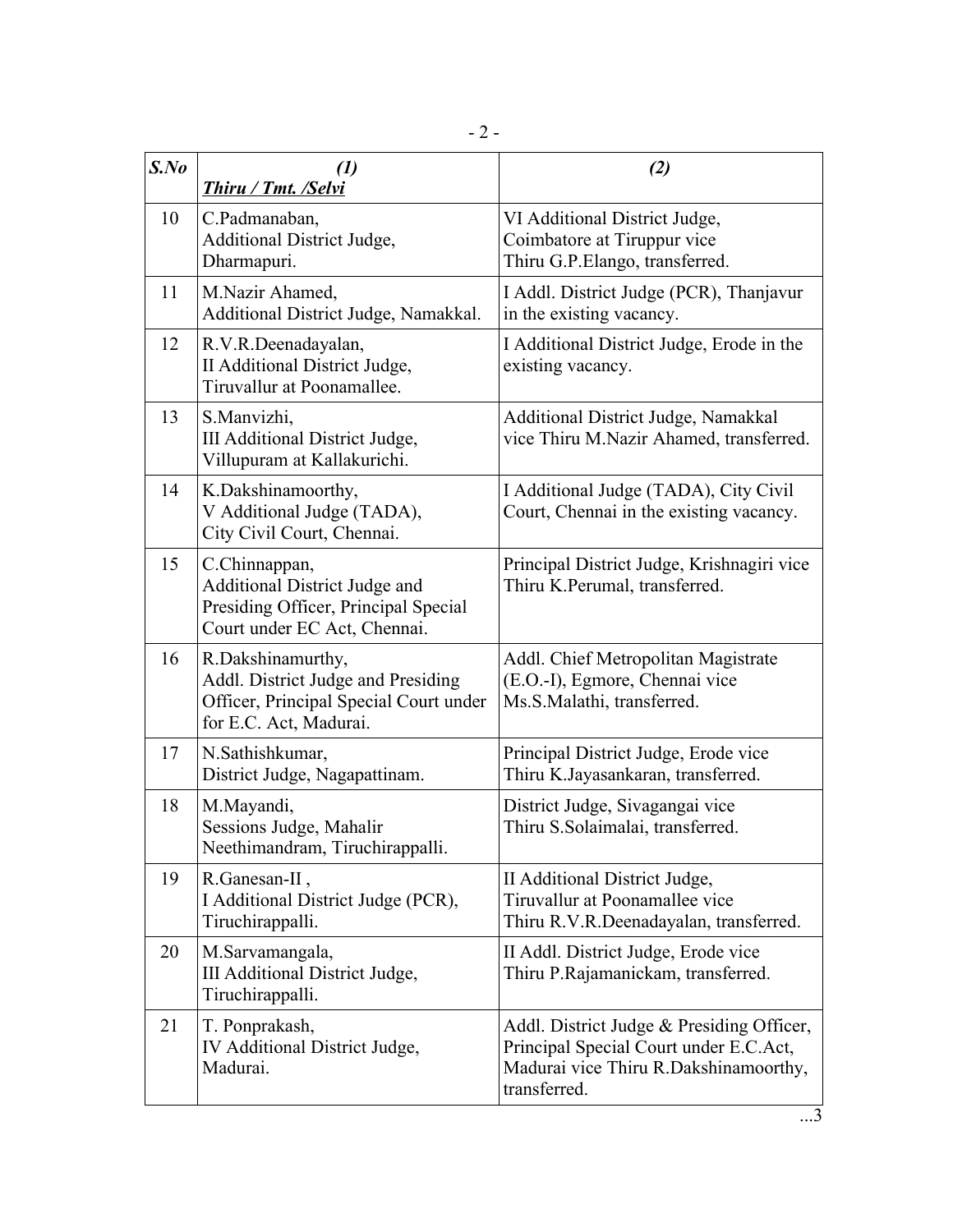| $S$ .No | $\left( l\right)$                                                                                                        | (2)                                                                                               |
|---------|--------------------------------------------------------------------------------------------------------------------------|---------------------------------------------------------------------------------------------------|
|         | <b>Thiru / Tmt. /Selvi</b>                                                                                               |                                                                                                   |
| 22      | S. Vanangamudy,<br>Sessions Judge, Sessions Court for<br>exclusive trial of Bomb Blast cases,<br>Chennai at Poonamallee. | Principal District Judge, Dharmapuri vice<br>Thiru S.Kumaraguru, transferred.                     |
| 23      | Meena Satheesh,<br>VI Additional Judge,<br>City Civil Court, Chennai.                                                    | Sessions Judge,<br>Mahalir Needhimandram, Chennai vice<br>Thiru R.Sethumadhavan, transferred.     |
| 24      | E.M.K.S.Siddharthar,<br>District and Sessions Judge,<br>District Court No.II, Kancheepuram.                              | XII Additional Judge (CBI Cases),<br>City Civil Court, Chennai in the existing<br>vacancy.        |
| 25      | K.Paramaraj,<br><b>Additional District Judge,</b><br>Virudhunagar.                                                       | XIV Addl. Judge (CBI Cases),<br>City Civil Court, Chennai vice<br>Thiru P.Bhoopalan, transferred. |
| 26      | P.Bhoopalan,<br>XIV Additional Judge (CBI Cases),<br>City Civil Court, Chennai.                                          | XIII Additional Judge (CBI Cases),<br>City Civil Court, Chennai in the existing<br>vacancy.       |
| 27      | S.Rajagopalan,<br>II Additional Judge,<br>City Civil Court, Chennai.                                                     | IV Additional Judge, City Civil Court,<br>Chennai vice Thiru W.Sathasivam,<br>transferred.        |
| 28      | N.Kaliyamoorthy,<br>III Additional Judge,<br>City Civil Court, Chennai.                                                  | VI Additional Judge, City Civil Court,<br>Chennai vice Ms. Meena Satheesh,<br>transferred.        |
| 29      | S.Sengottaiyan,<br>I Additional District Judge, Salem.                                                                   | XVII Additional Judge,<br>City Civil Court, Chennai vice<br>Thiru R.Ravindra Bose, transferred.   |
| 30      | R.Ravindra Bose,<br>XVII Additional Judge,<br>City Civil Court, Chennai.                                                 | XV Additional Judge,<br>City Civil Court, Chennai vice<br>Thiru S.Mohamed Abdahir, transferred.   |
| 31      | S.Mohamed Abdahir,<br>XV Additional Judge,<br>City Civil Court, Chennai.                                                 | VII Additional Judge,<br>City Civil Court, Chennai vice<br>Ms. S.Kannammal, transferred.          |
| 32      | S.Kannammal,<br>VII Additional Judge,<br>City Civil Court, Chennai.                                                      | XVI Additional Judge,<br>City Civil Court, Chennai vice<br>Thiru R.Selvakumar, transferred.       |
| 33      | R.Selvakumar,<br>XVI Additional Judge,<br>City Civil Court, Chennai.                                                     | X Additional Judge, City Civil Court,<br>Chennai in the existing vacancy.                         |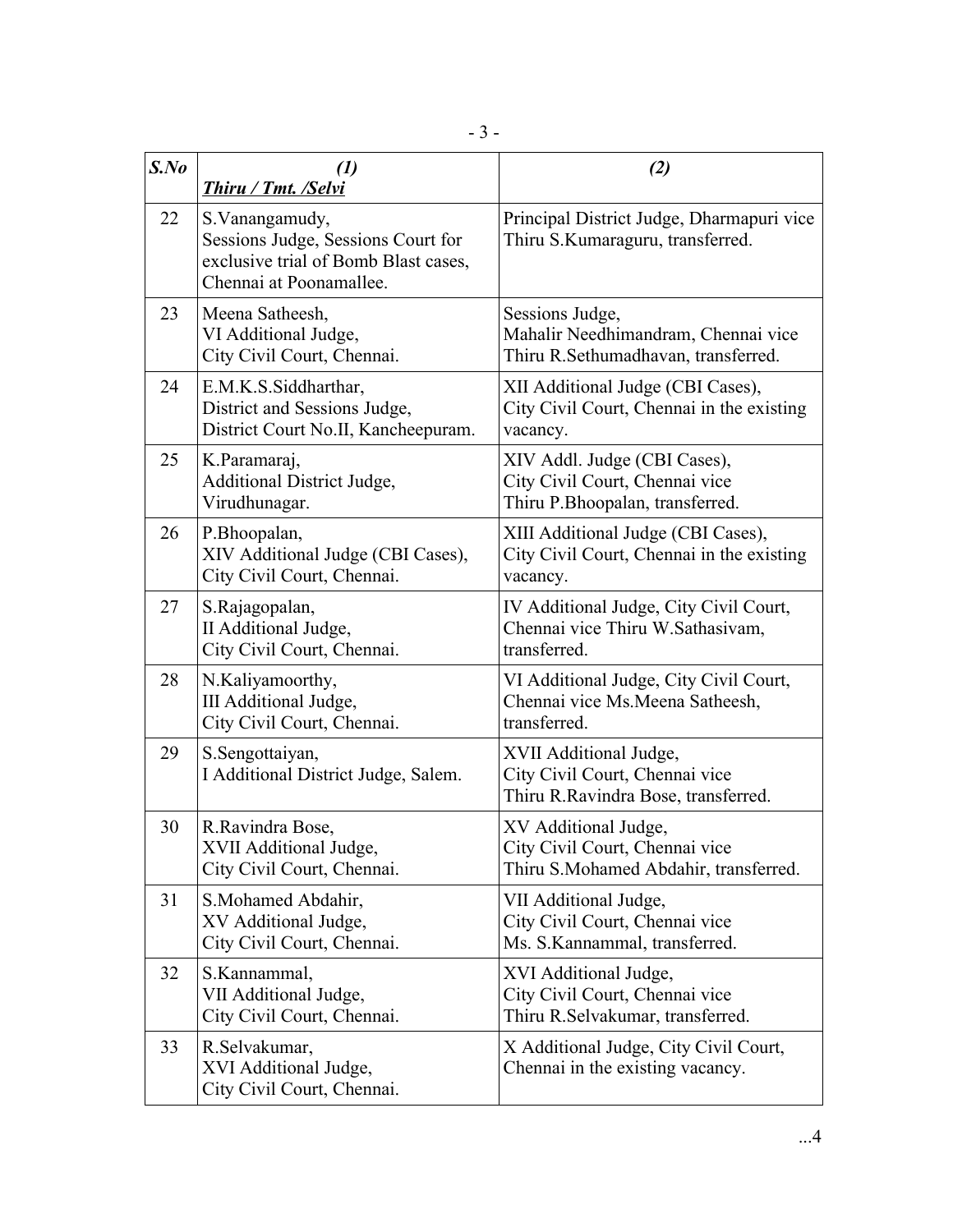## - 4 -

**II**

The Trainee District Judges mentioned in column (1) below, who have been appointed as District Judges (Entry Level) by direct recruitment in G.O.Ms.No.16, Public (Special.A) Department, dated 05.01.2011, on completion of training on 28.04.2012 A.N., are posted to the posts mentioned against their names in column (2) below :

| S.<br>N <sub>0</sub> | <b>Name of Trainee District Judges</b><br>(1)<br>Thiru / Tmt. /Selvi | <b>Posted as</b><br>(2)                                                                       |
|----------------------|----------------------------------------------------------------------|-----------------------------------------------------------------------------------------------|
| $\mathbf{1}$         | R.Sakthivel                                                          | II Additional District Judge, Thanjavur in the<br>existing vacancy.                           |
| $\overline{2}$       | A.Kanthakumar                                                        | III Additional District Judge, Villupuram at<br>Kallakurichi vice Ms.S.Manvizhi, transferred. |
| $\overline{3}$       | T.S.Nanda Kumar                                                      | II Additional District Judge (PCR), Tirunelveli in<br>the existing vacancy.                   |
| $\overline{4}$       | A.Nazeema Banu                                                       | Sessions Judge, Mahalir Neethimandram, Salem<br>in the existing vacancy.                      |
| 5                    | R.Anburaj                                                            | Additional District Judge, Dharmapuri vice<br>Thiru C.Padmanaban, transferred.                |
| 6                    | S.Subadevi                                                           | Sessions Judge, Mahila Court,<br>Cuddalore in the existing vacancy.                           |
| $\overline{7}$       | R.Poornima                                                           | Sessions Judge, Mahila Court,<br>Perambalur in the existing vacancy                           |
| 8                    | P.Dhanabal                                                           | III Additional District Judge, Tirunelveli in the<br>existing vacancy.                        |
| 9                    | C.Kumarappan                                                         | IV Additional District Judge, Madurai vice<br>Thiru T.Ponprakash, transferred.                |
| 10                   | M.Jothiraman                                                         | V Additional District Judge, Madurai vice<br>Thiru G.Dhanaraj, transferred.                   |
| 11                   | M.D.Sumathi                                                          | II Additional Judge, City Civil Court, Chennai<br>vice Thiru S.Rajagopalan, transferred.      |
| 12                   | P.Murugan                                                            | Special Judge, Special Court under<br>TNPID Act, Madurai in the existing vacancy.             |
| 13                   | M.Suresh Viswanath                                                   | VI Additional District Judge, Madurai vice<br>Ms.R.Hemalatha, transferred.                    |